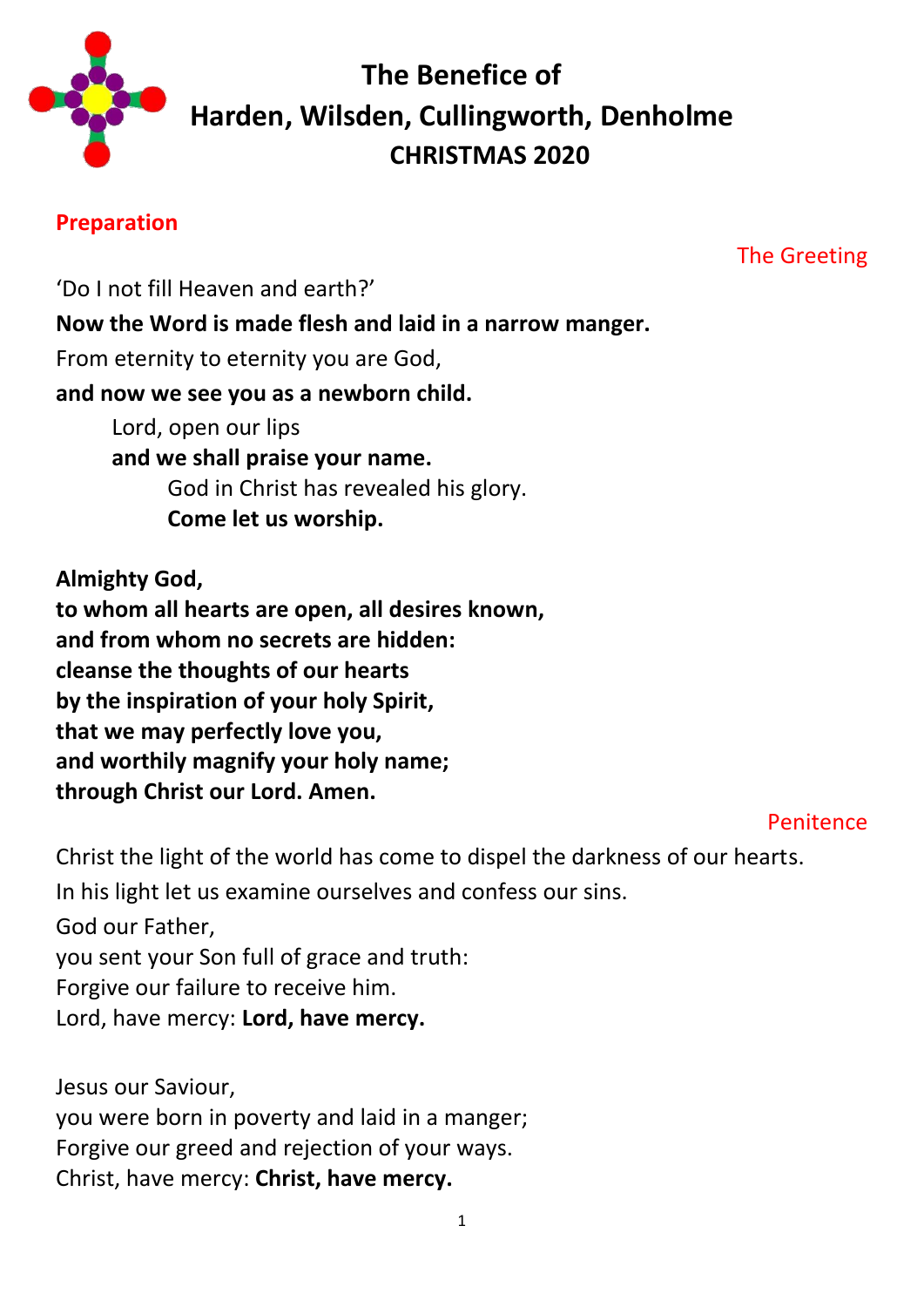Spirit of love, your servant Mary responded joyfully to your call: Forgive the hardness of our hearts. Lord, have mercy: **Lord, have mercy.**

**May the God of all healing and forgiveness draw us to himself, that we may behold the glory of his Son, the Word made flesh, and be cleansed from all our sins, through Jesus Christ our Lord. Amen.**

The Collect

Lord Jesus Christ, your birth at Bethlehem draws us to kneel in wonder at heaven touching earth: accept our heartfelt praise as we worship you, our Saviour and our eternal God. **Amen.**

The Readings

# **First Reading: Isaiah 9:2-7**

The people who walked in darkness have seen a great light; those who lived in a land of deep darkness— on them light has shined. You have multiplied the nation, you have increased its joy; they rejoice before you as with joy at the harvest, as people exult when dividing plunder. For the yoke of their burden, and the bar across their shoulders, the rod of their oppressor, you have broken as on the day of Midian. For all the boots of the tramping warriors and all the garments rolled in blood shall be burned as fuel for the fire.

For a child has been born for us,

a son given to us;

authority rests upon his shoulders;

and he is named

Wonderful Counsellor, Mighty God,

Everlasting Father, Prince of Peace.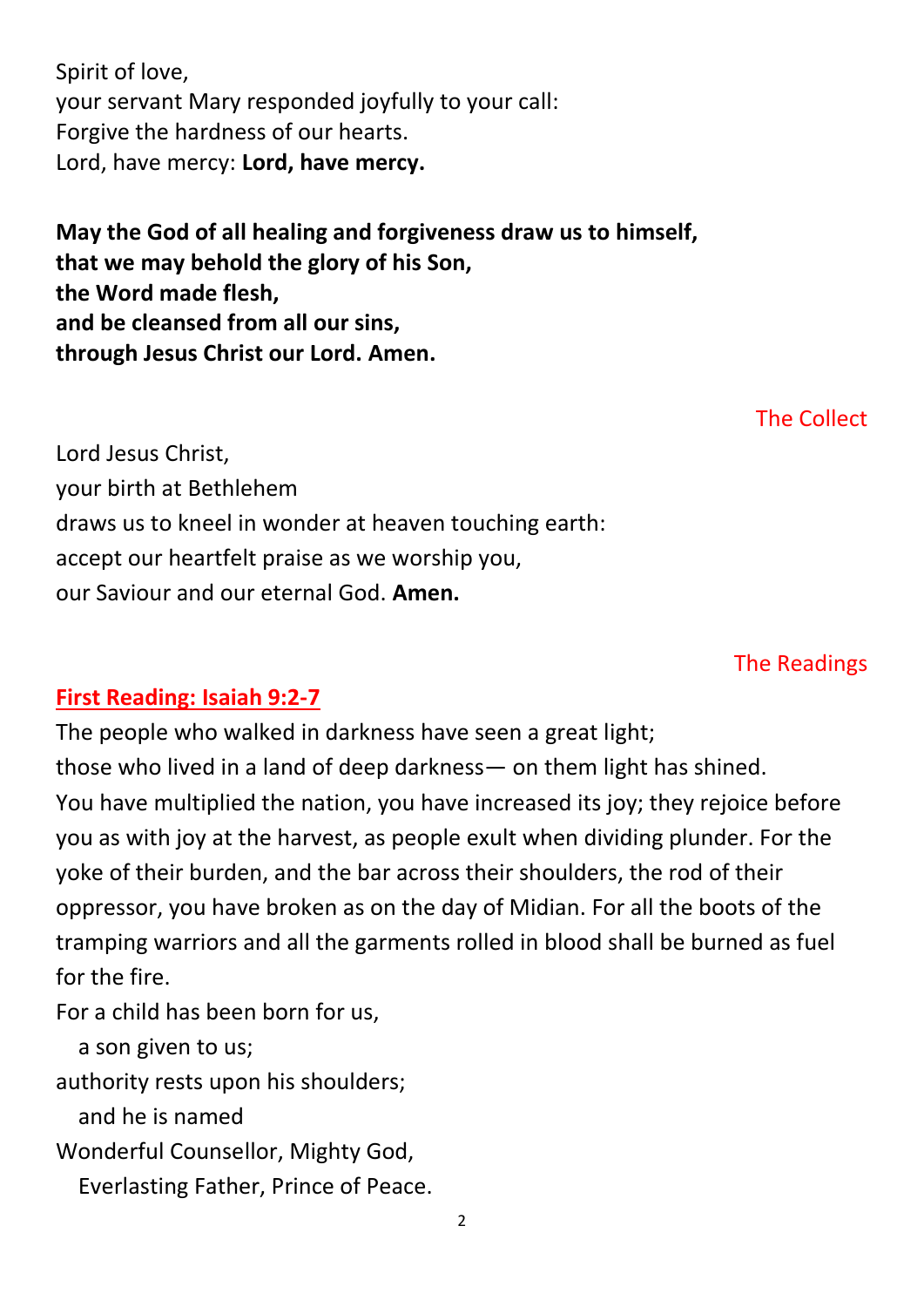His authority shall grow continually, and there shall be endless peace for the throne of David and his kingdom. He will establish and uphold it with justice and with righteousness from this time onward and forevermore. The zeal of the Lord of hosts will do this.

This is the Word of the Lord **Thanks be to God**

Today Christ is born: **alleluia** Today the Saviour has come: **alleluia** Today the angels sing on earth: **alleluia. Glory to God in the highest.**

Hear the Gospel of our Lord Jesus Christ according to Luke: **Glory to you, O Lord**

## **Gospel Reading: Luke 2:1-20**

In those days a decree went out from Emperor Augustus that all the world should be registered. This was the first registration and was taken while Quirinius was governor of Syria. All went to their own towns to be registered. Joseph also went from the town of Nazareth in Galilee to Judea, to the city of David called Bethlehem, because he was descended from the house and family of David. He went to be registered with Mary, to whom he was engaged and who was expecting a child. While they were there, the time came for her to deliver her child. And she gave birth to her firstborn son and wrapped him in bands of cloth, and laid him in a manger, because there was no place for them in the inn.

In that region there were shepherds living in the fields, keeping watch over their flock by night. Then an angel of the Lord stood before them, and the glory of the Lord shone around them, and they were terrified. But the angel said to them,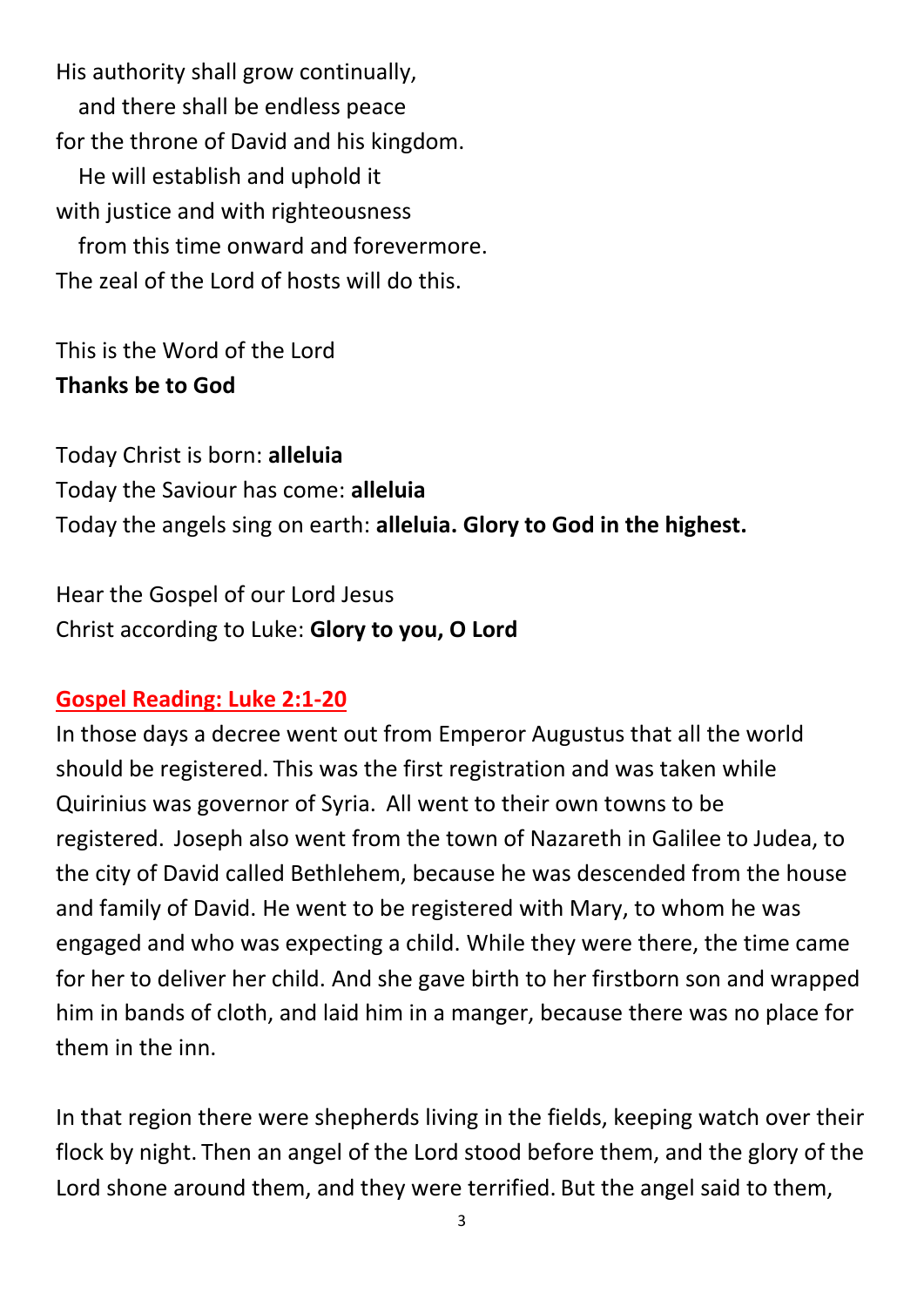"Do not be afraid; for see—I am bringing you good news of great joy for all the people:to you is born this day in the city of David a Saviour, who is the Messiah, the Lord. This will be a sign for you: you will find a child wrapped in bands of cloth and lying in a manger." And suddenly there was with the angel a multitude of the heavenly host, praising God and saying,

"Glory to God in the highest heaven,

and on earth peace among those whom he favours!"

When the angels had left them and gone into heaven, the shepherds said to one another, "Let us go now to Bethlehem and see this thing that has taken place, which the Lord has made known to us." So, they went with haste and found Mary and Joseph, and the child lying in the manger. When they saw this, they made known what had been told them about this child; and all who heard it were amazed at what the shepherds told them. But Mary treasured all these words and pondered them in her heart. The shepherds returned, glorifying and praising God for all they had heard and seen, as it had been told them.

This is the Gospel of the Lord. **Praise to you, O Christ.**

# Reflection from Richard

The Christmas story as we know it is not present in Mark or John. It only appears in Matthew and here in Luke. And even these two only seem to tell half each, one with the shepherds and one with the wise men.

Some of the details we have are only traditional and have no grounding in the Bible story at all. There is no mention of a Little Donkey, we have no idea how many Wise Men there actually were and there is even discussion as to whether it was actually a stable where Jesus came into the world.

I have heard many people question whether this birth in Bethlehem ever took place at all!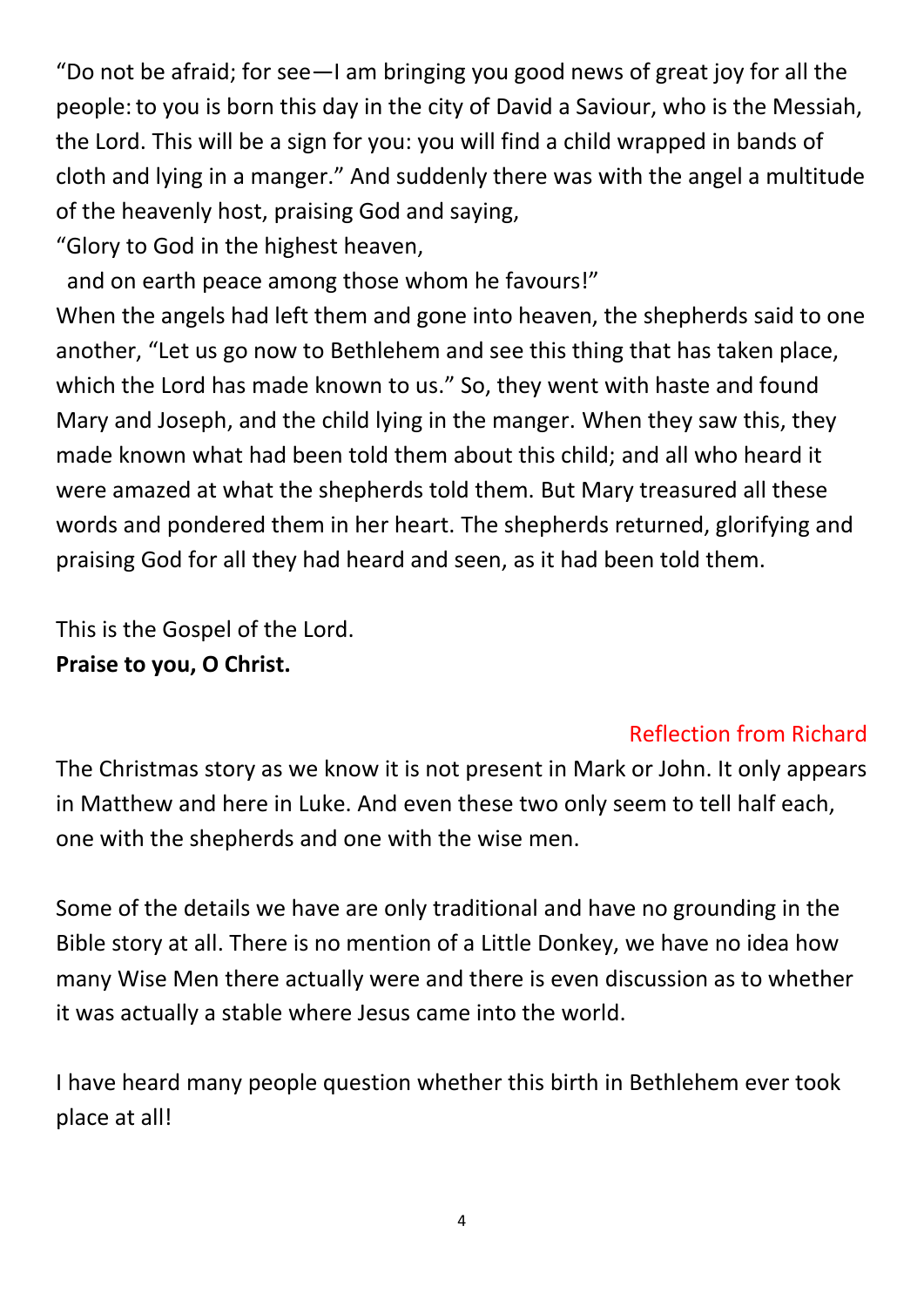In light of this, it has been great to hear people talking about the Christmas Star which appeared in the heavens on Monday. It was so sad that we weren't able to see it because of the cloud. I've seen conjunctions of planets before and they are very bright, eye-catching in the sky. And each time they appear there are questions as to whether this was what THE star looked like.

So do I believe it? Well my answer to that is a very clear yes!

And I base my answer on three very particular pieces of evidence.

The first is that there was really no reason for the birth of Jesus to be recorded at all. If all of the Gospels had begun with Jesus' baptism when he was 30 years old, like Mark's does, then nothing would really have been lost in the story of our salvation.

There were many prophesies about the Messiah in the Old Testament which the Gospel writers are careful to point out as they tell their stories. But all of the really clear ones are to do with the life, suffering, death and resurrection of the anointed one. The birth prophesies which they squeeze in are pretty stretched to fit their story.

But that makes me feel that the story must be true. Rather than making a story to fit the prophesies, it is all the other way around. The birth happened as they recorded it and then they had to try and find things to try to explain what had happened. That makes much more sense to me.

The second bit of evidence which helps me believe it is that the most detailed account is in Luke. Luke was quite the historian. He makes careful reference to lots of events that were going on at the time, rooting his account quite firmly as a historical account, not a myth or story.

It is not difficult to see him talking to people who had been there about what had happened and gathering evidence for his Gospel account. Like the other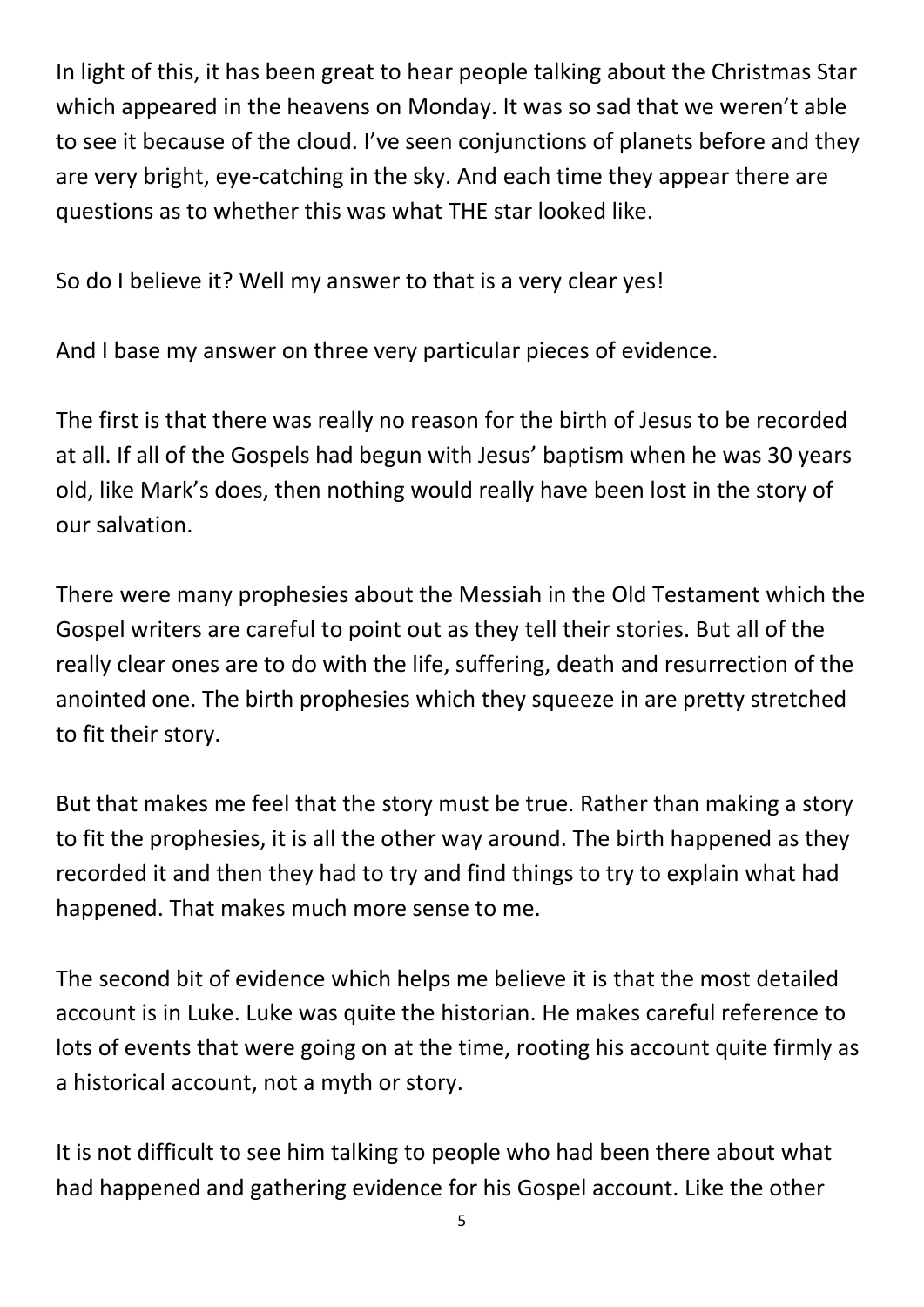writers, Luke had to put in things that were true, but which I am sure he wished had been different. I'm certain, for example, that he would rather have been able to write that the men found the empty tomb, rather than the women. Perhaps he would rather have not had to include the Christmas details of virgin birth and angels visiting shepherds and I am sure that he checked them all out before he included them, it would just have been easier to leave them out unless they really happened!

And then that final piece of evidence is the heart of the story itself. That God should come among us as Jesus, the tiny vulnerable baby born into poverty, born in a stable, on the run for his early years, growing up and exploring the world as a Jewish boy.

It fits so clearly with the depth of God's love that he comes right into the heart of the world's troubles. It fits that he reveals himself in flesh and blood at the beginning of his incarnation, in the same way that he will create a commemoration of his flesh and blood at the last supper when his time on earth comes to an end.

So rejoice in the story of this day! Wonder and be amazed by the glory and the meaning of it. It is a story that really wouldn't be there unless it really happened. I believe it. Do you? And if you do, if it really happened, then God came among us at Christmas!

# Affirmation of Faith

We declare our faith: **Christ died for our sins in accordance with the Scriptures; he was buried, he was raised to life on the third day in accordance with the Scriptures; afterwards he appeared to his followers, and to all the apostles: this we have received, and this we believe. Amen.**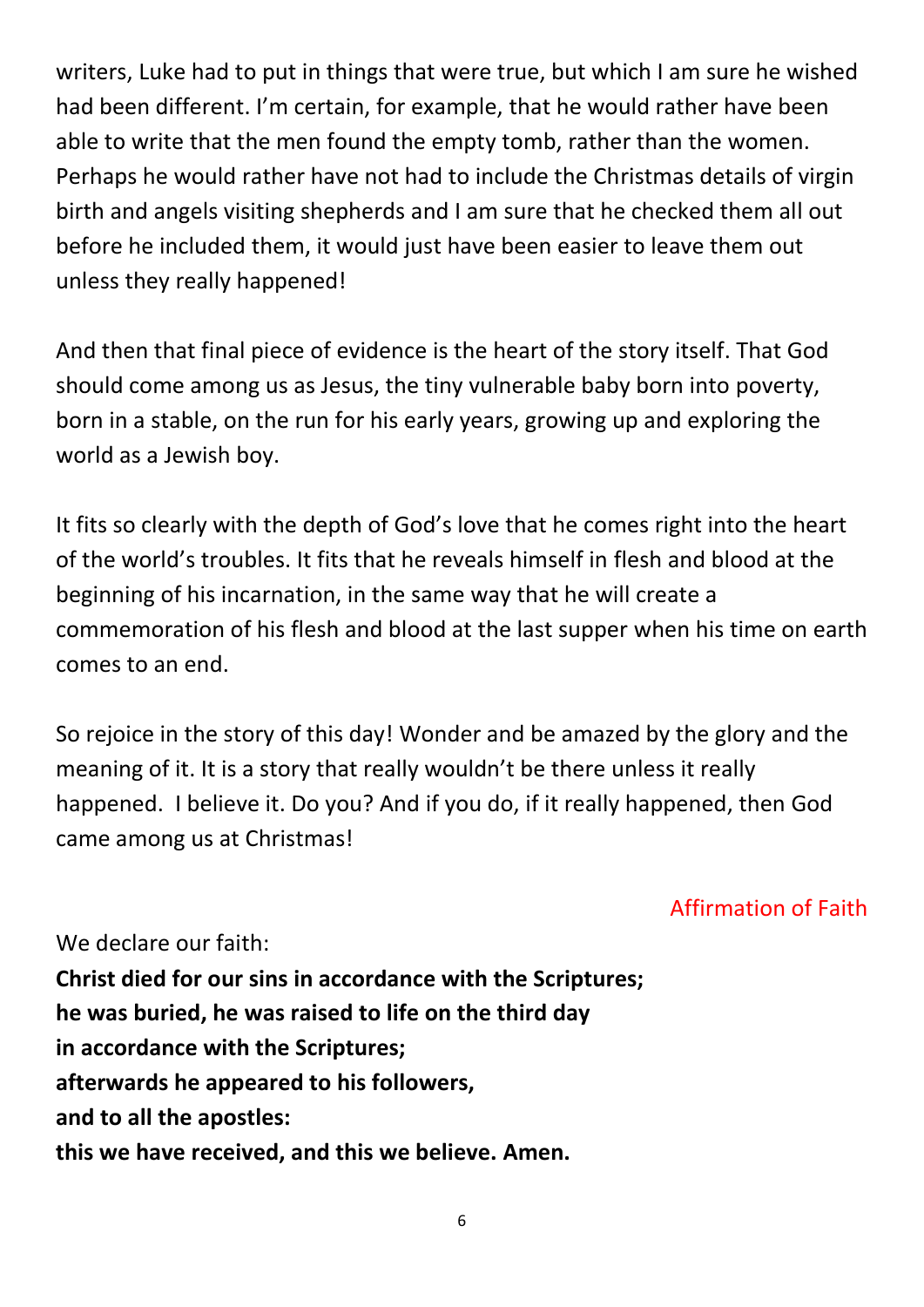# Intercessions led by Jasmin Smith

Father we rejoice and sing, for you love us with a great love. We give thanks to you for the coming of the Lord Jesus Christ into our world and into our lives. Let us enjoy your presence with us and the love you offer to us in Jesus our Lord. We give thanks for all who celebrate Christmas, all who are worshipping in churches and all those in their homes, using new and old technologies, and all who acknowledge Jesus in their midst. Bless the outreach and mission of your Church. Give all your people the courage to tell the Gospel story and proclaim your presence and love. We remember all whose lives are darkened by fear, those who have no faith, those who doubt God and themselves.

## Jesus, Light of the World: **Come scatter the darkness.**

We ask for peace on the earth and good will among all peoples, that we may learn to accept your peace, share your peace and live your peace. We remember before you all who suffer from war or violence at this time.

# Jesus, Light of the World: **Come scatter the darkness**

We give thanks for our homes and the friends that will be celebrating this Christmas, albeit it a lot different this year for lots of families. We remember and give thanks for absent friends and loved ones and those who cannot visit us this year. We remember all who are lonely or feel rejected at this time.

# Jesus, Light of the World: **Come scatter the darkness**

We remember in your presence all who are ill at home or in hospital, all those who have been affected by the coronavirus pandemic, and all who are struggling in any way. We pray for doctors and nurses and everyone who will have to be at work today.

Jesus, Light of the World: **Come scatter the darkness**

We give thanks that Jesus came down to lift us up, that he lived that we might not die. We remember loved ones departed in the fullness of your kingdom and all those people mentioned on our white ribbons.